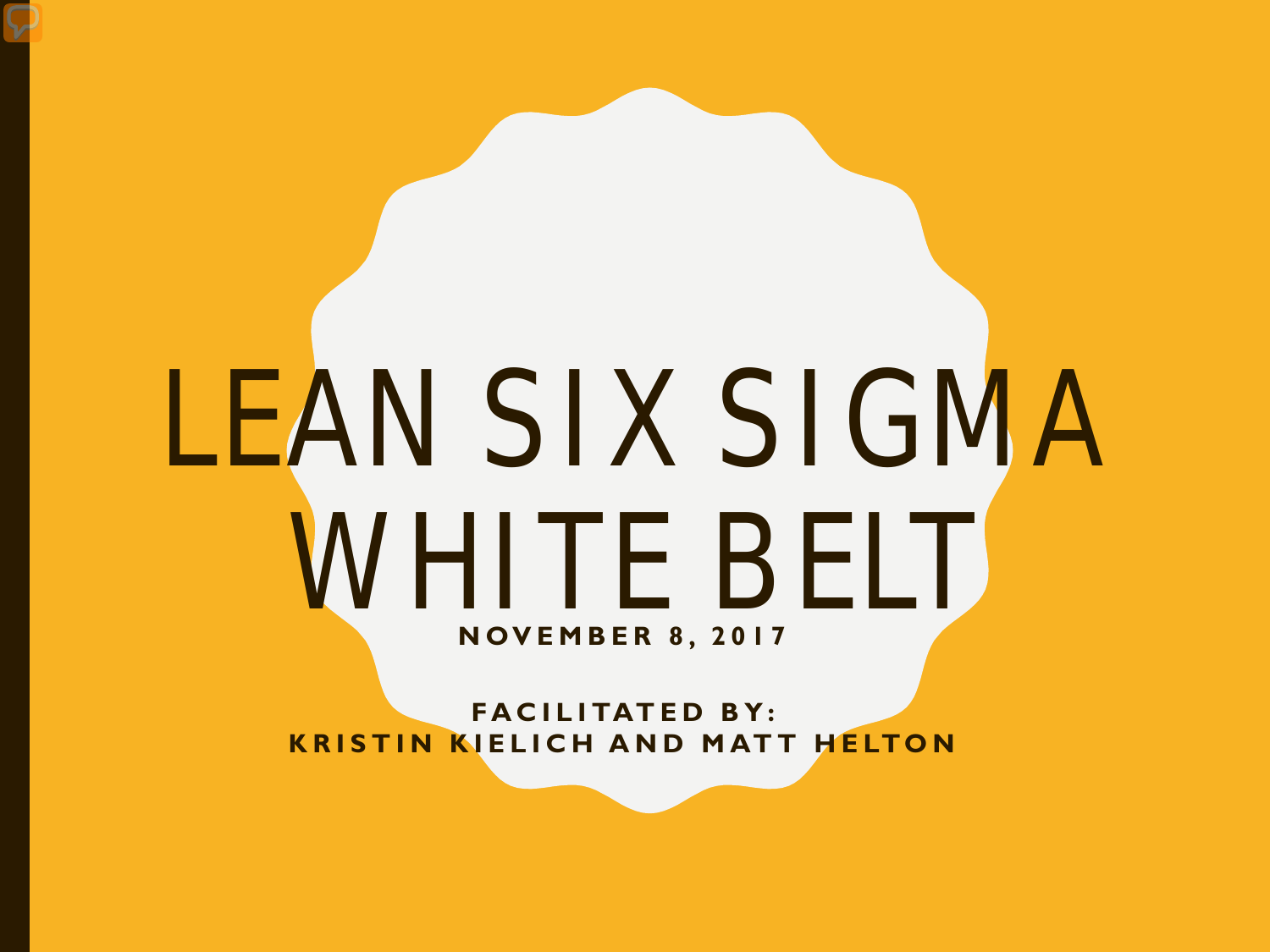# A METHOD TO IMPROVE



Lean Six Sigma is a process improvement methodology focused on:

- Reducing waste/increasing speed (Lean)
- Reducing variation/increasing quality (Six Sigma)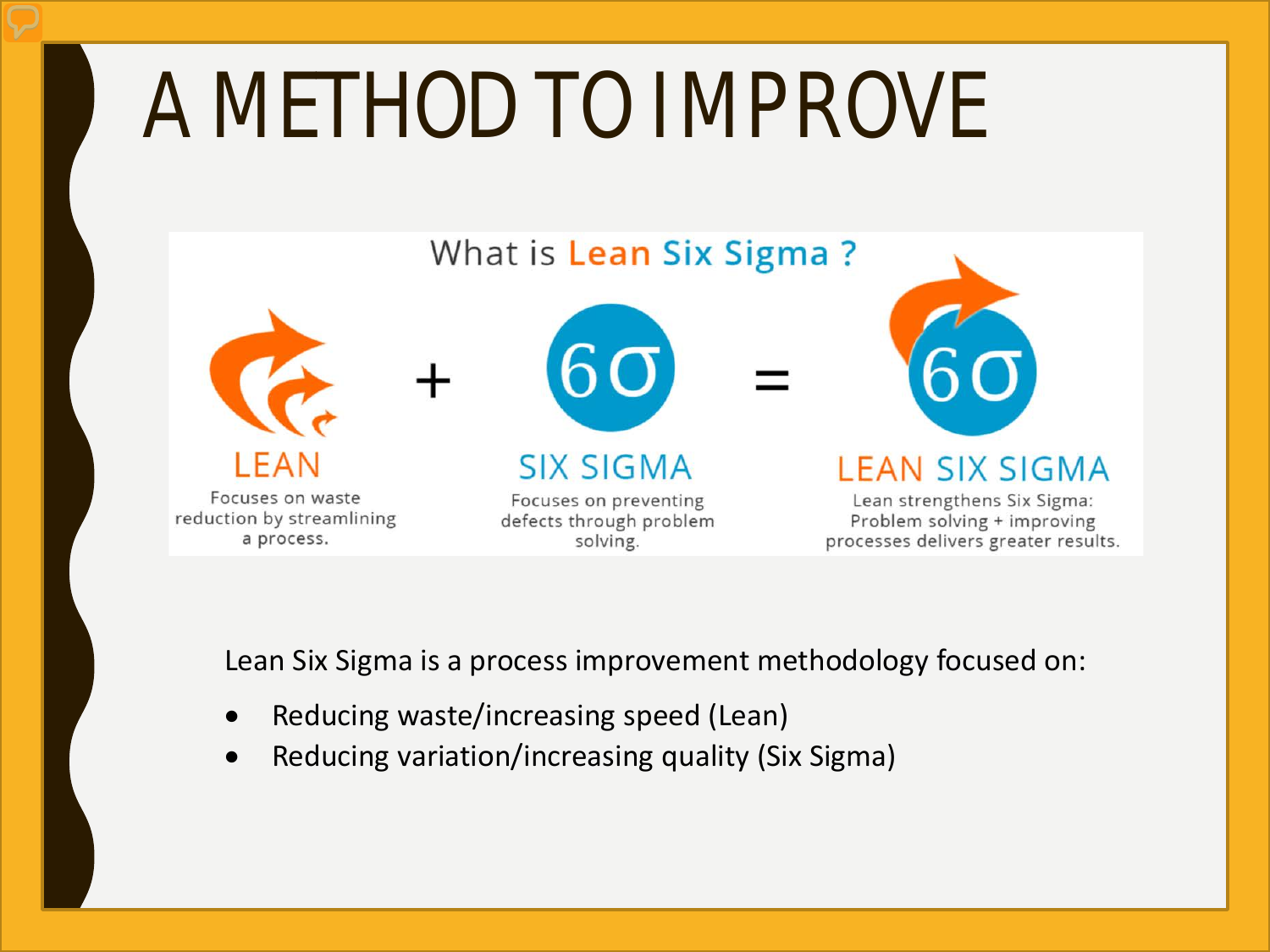# BELT LEVELS

- Black Belt
- Green Belt
- Yellow Belt
- **White Belt**

### **White Belts Understand:**

- 1. Basic LSS Terminology
- 2. Identify process issues
- 3. LSS Concepts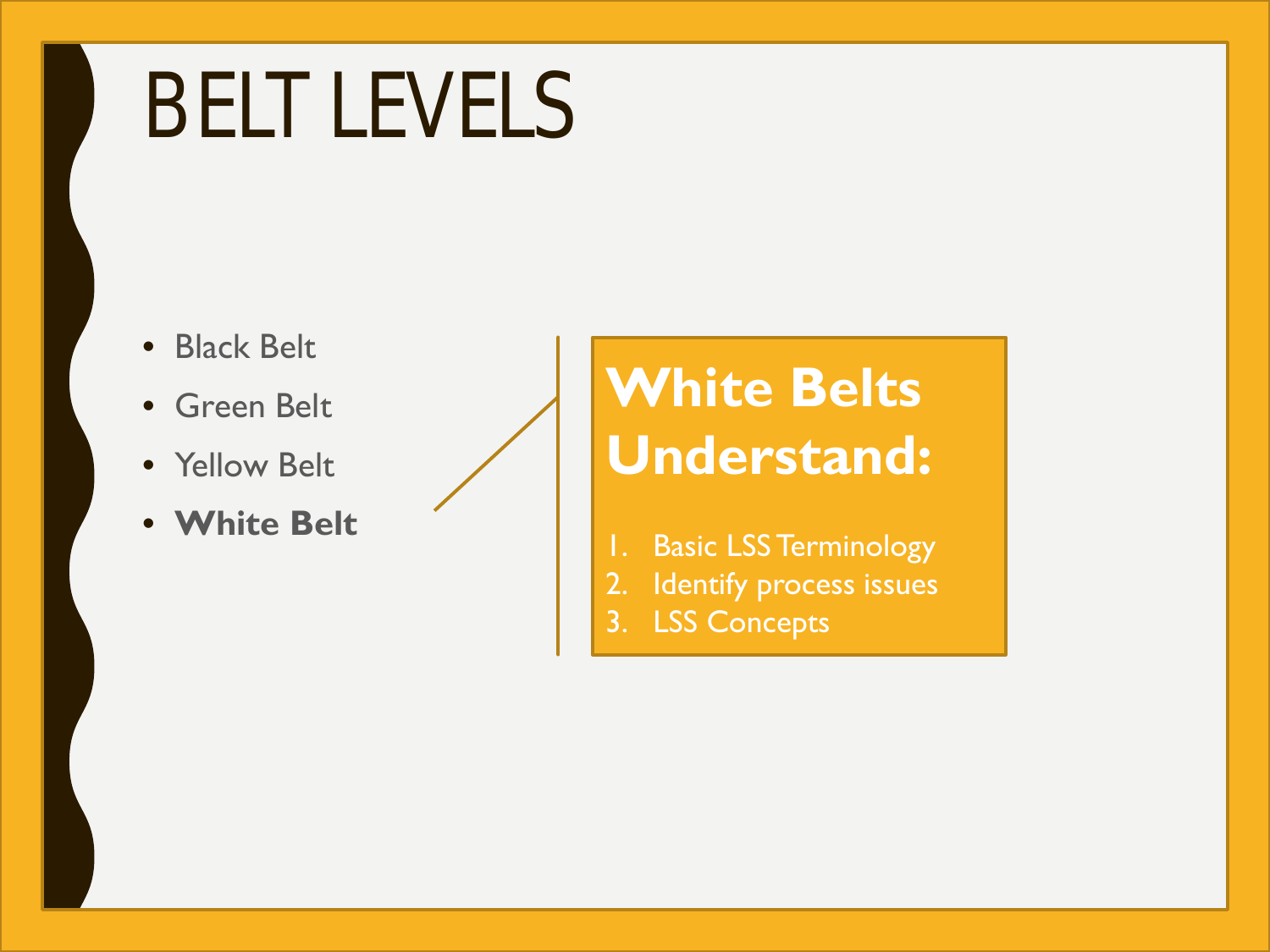## BASIC LSS CONCEPTS

Everything we do is a process.

Always focus on the customer and where value is added

All processes have variation and waste – no process is perfect!

All variation, defects, and waste have a cause

Known causes can be eliminated, reduced or controlled.

View improvements in a systemic way

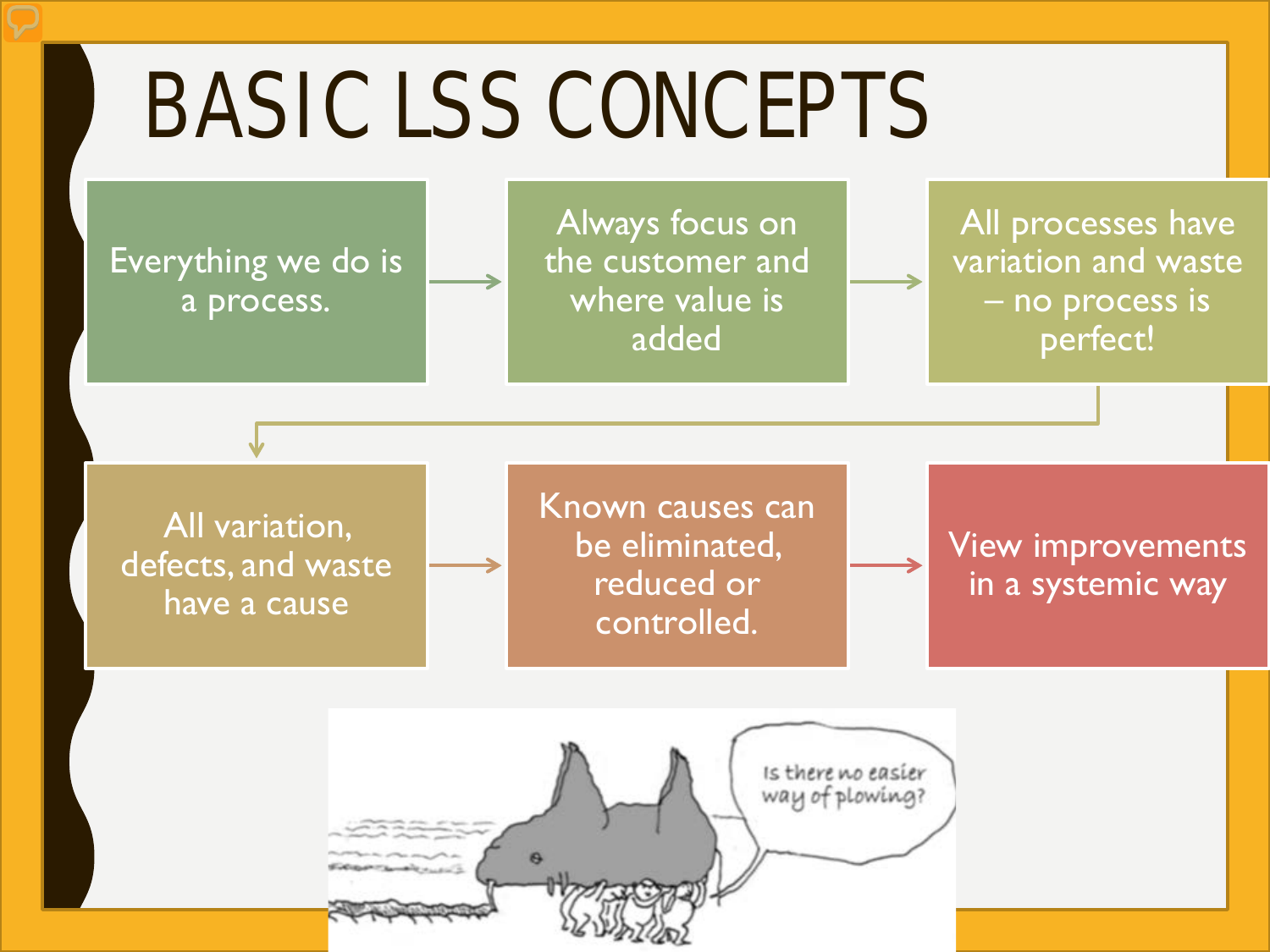# Challenge: Round 1



### RULES

- 1. You are one big team
- 2. Ball must have air-time
- 3. No ball to your direct neighbor
- 4. Start Point = End Point
- 5. Iteration  $= 2$  min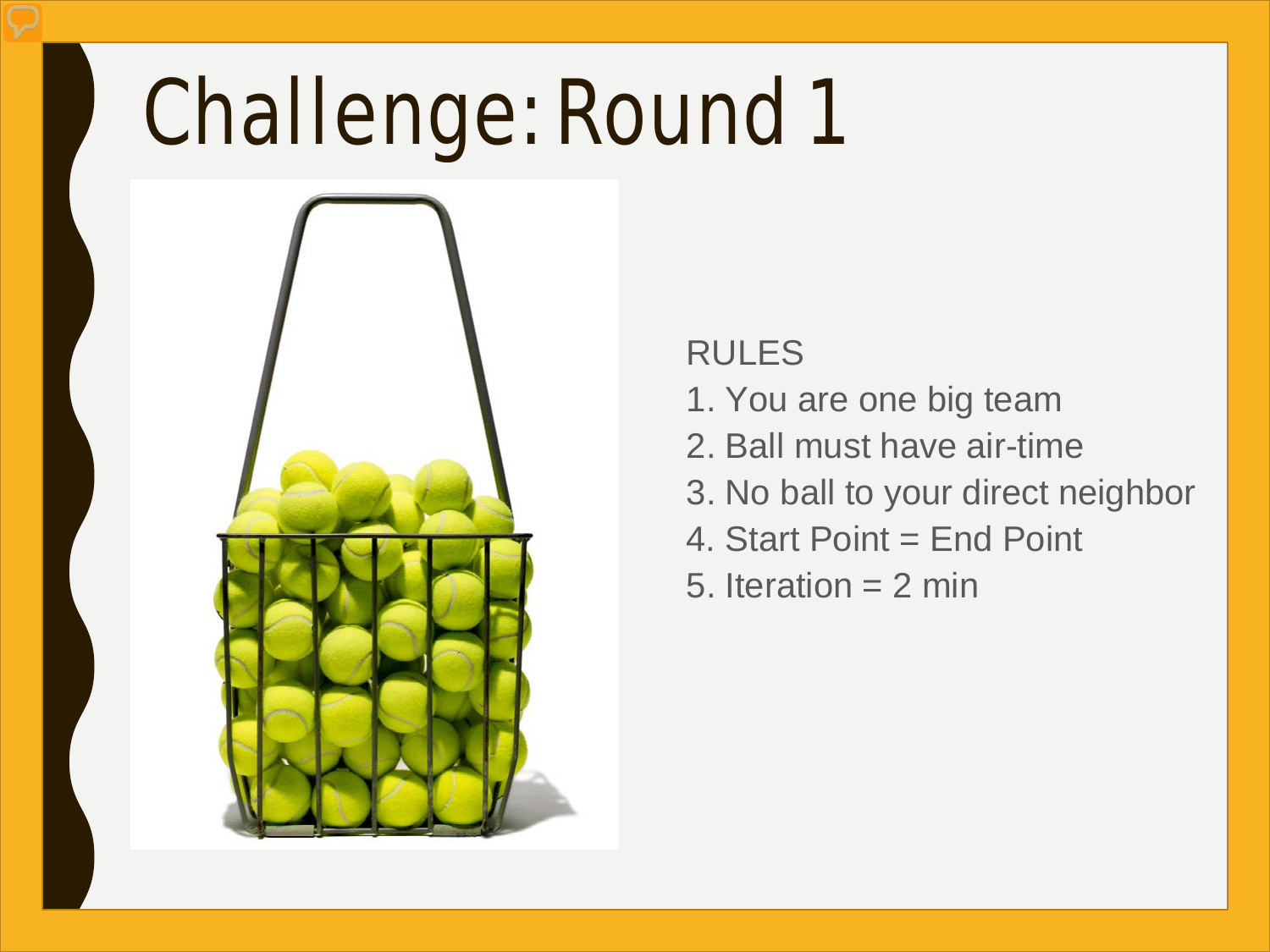### THE **FARL PRINCIPLE**

**capturing customer expectations, preferences and aversions through reactive (i.e. complaints, returns, service calls) and proactive (i.e. interviews, surveys, focus groups) feedback channels.**

**Perfection: Iterative and continuous nature of process improvement**

**Value Stream Map (VSM): Leanmanagement method of mapping a process in order to promote awareness of the current state and to identify possible improvement opportunities**

**Push vs Pull: Pushing out products/services before there is an established demand versus production upon customer demand.**

**Continuous Flow: The optimal flow of value-add steps within a process (i.e. no stopping, one in-one out)**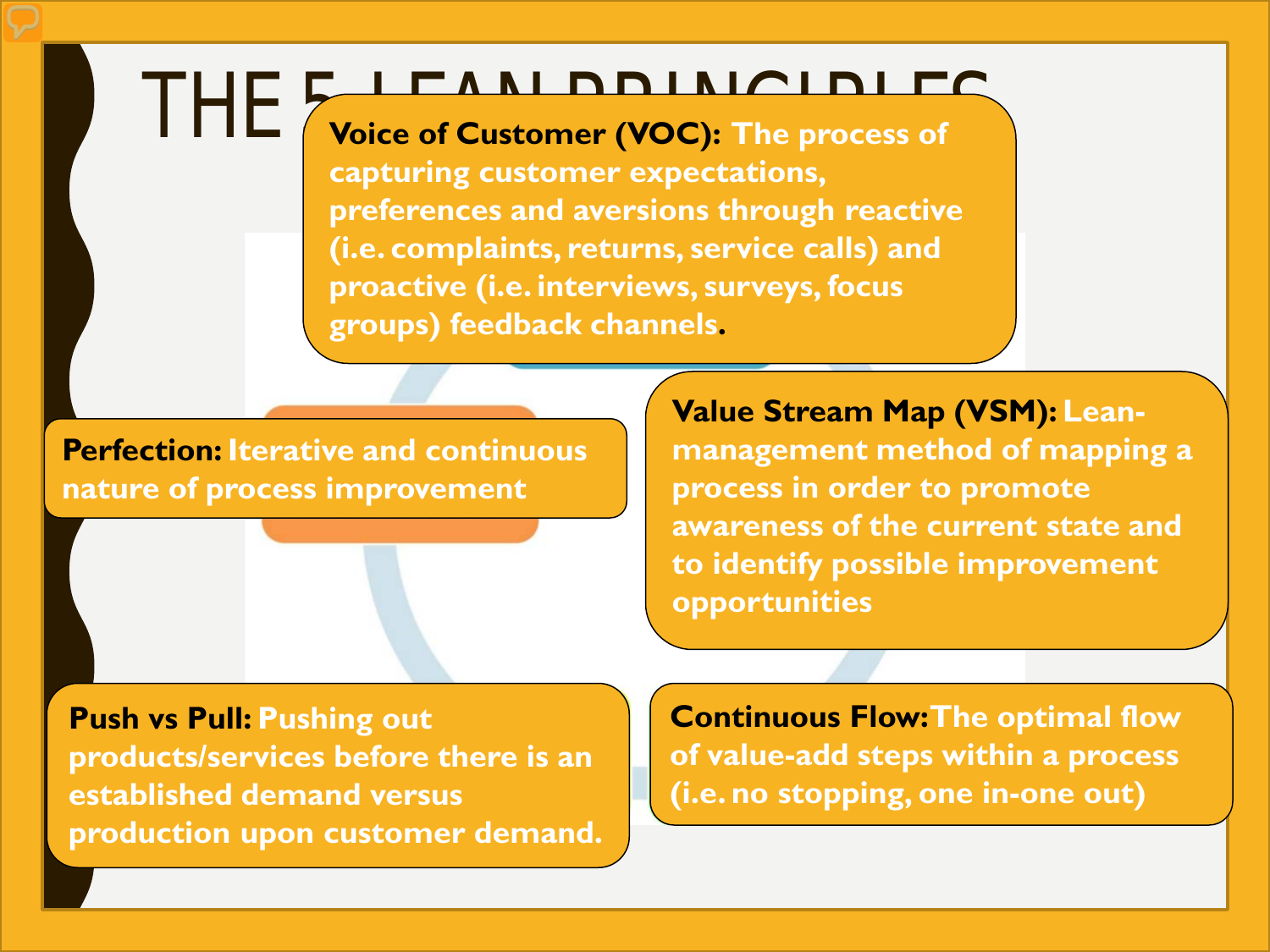### DMAIC MODEL

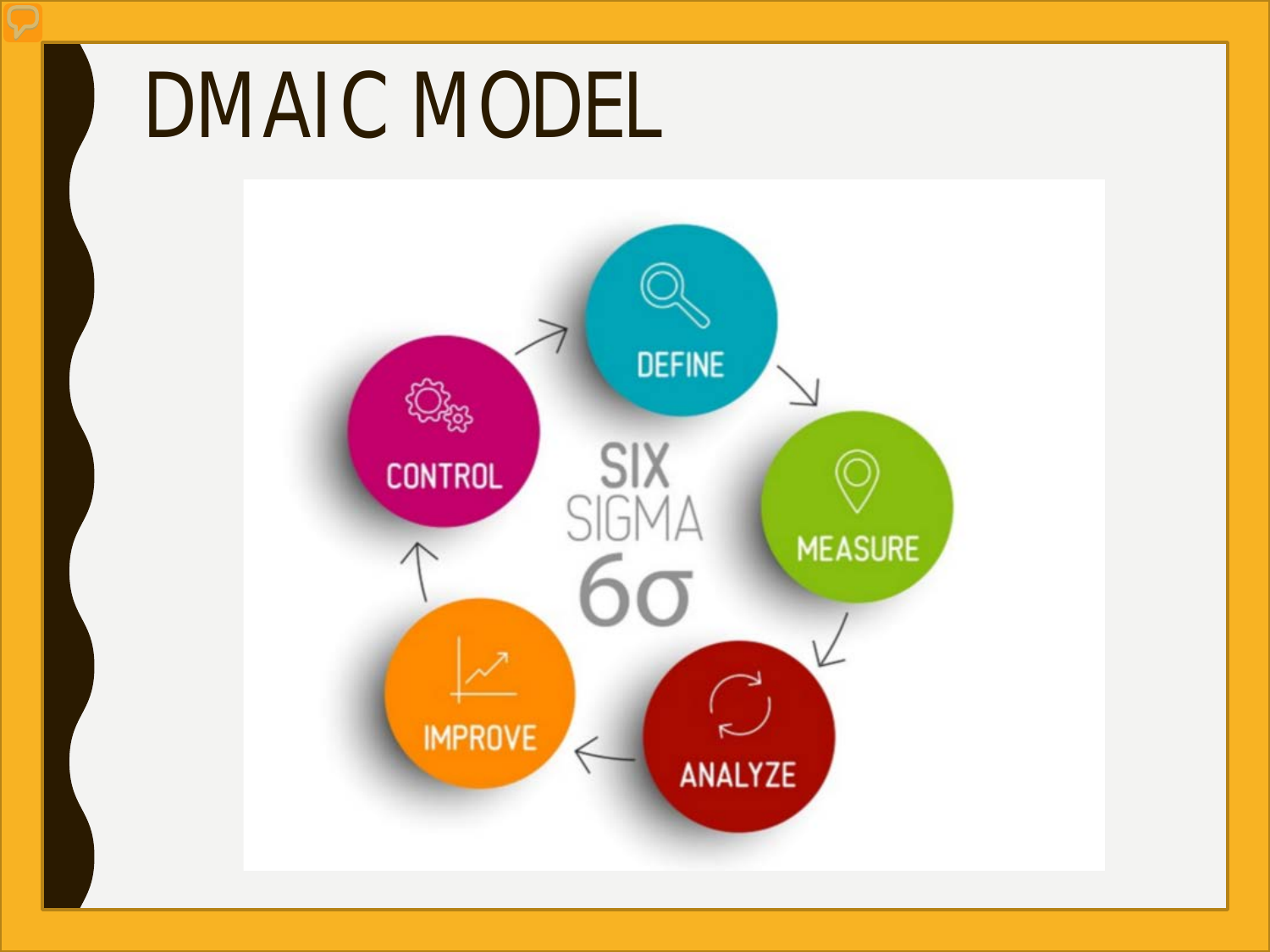# VALUE ADDED DEFINED

- The activity physically changes the product (or adds important information).
- The activity must be done right the first time (must not be rework).
- The customer must be willing to pay for it.

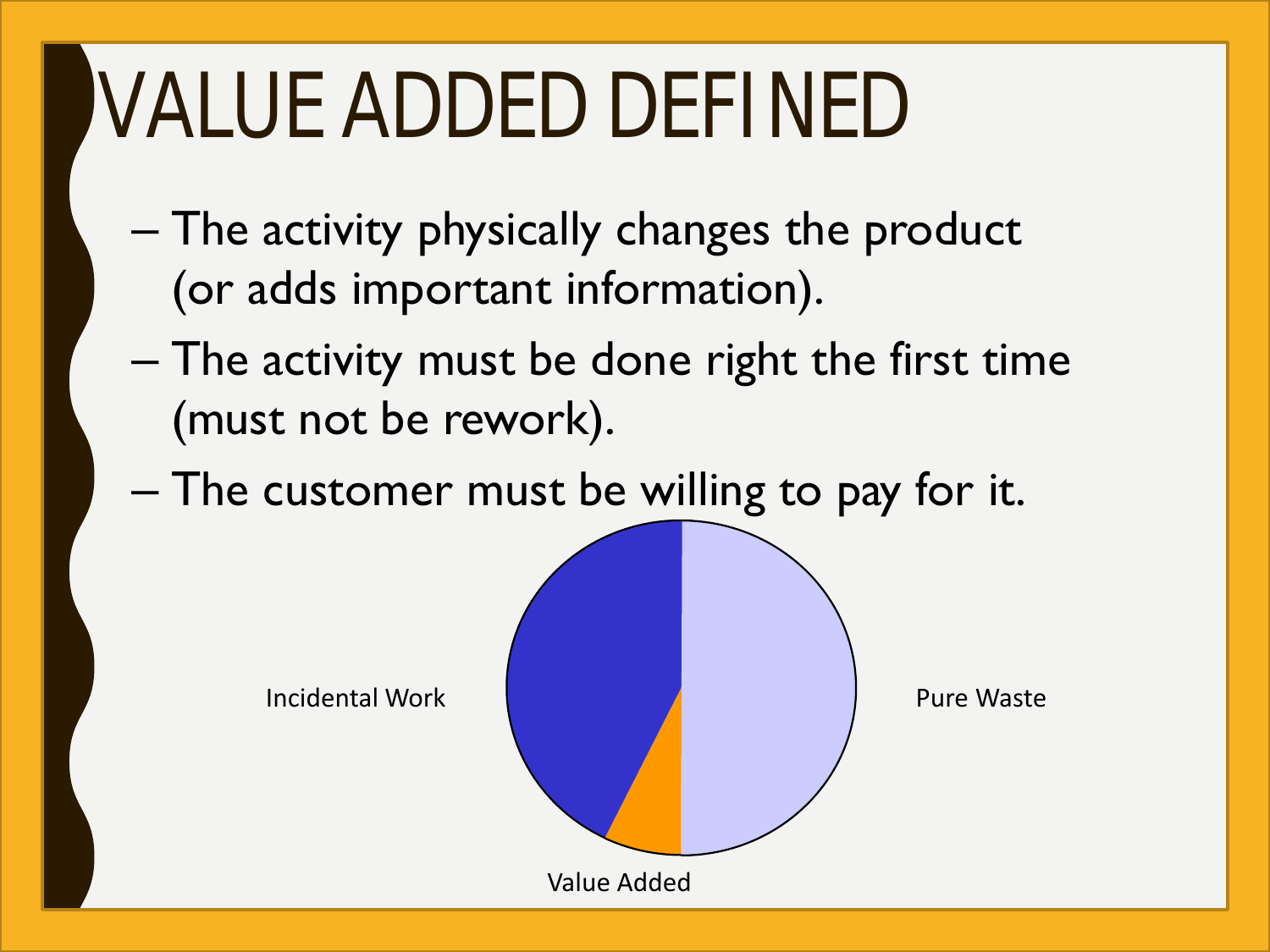## Challenge: Round 2



### RULES

1. Recap Round 1 Rules 2. As a group, decide which two improvements will have the most impact on the process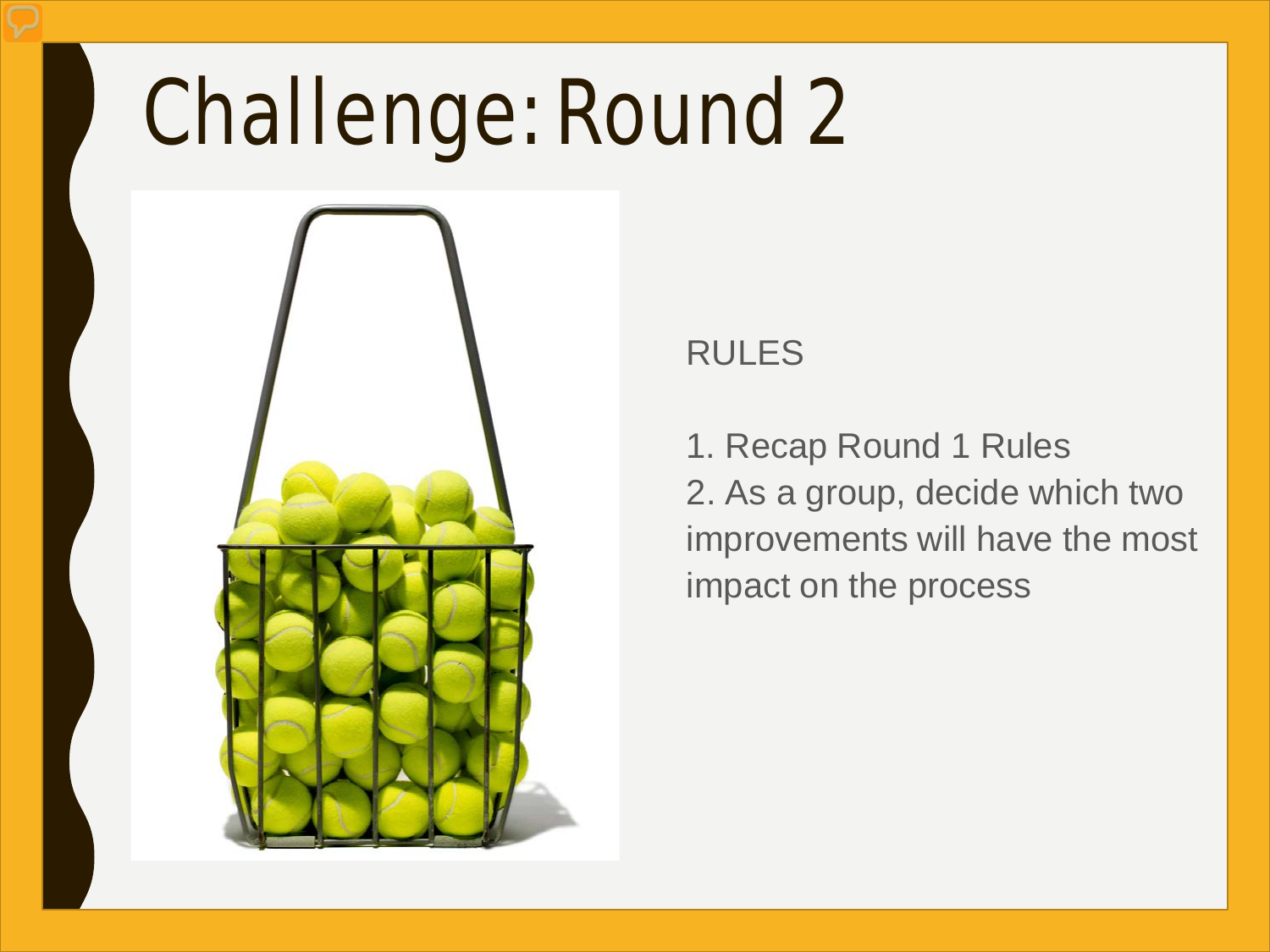### **8 WASTES: DOWNTIME**



**Defects** 

Efforts caused by rework, scrap, and incorrect information.



#### Transportation

Unnecessary movements of products & materials.



Overproduction

Production that is more than needed or before it is needed.



Inventory

**Excess products** and materials not being processed.



Waiting

Wasted time waiting for the next step in a process.



**Non-Utilized Talent** 

Underutilizing people's talents, skills, & knowledge.



Motion

Unnecessary movements by people (e.g., walking).



**Extra-Processing** 

More work or higher quality than is required by the customer.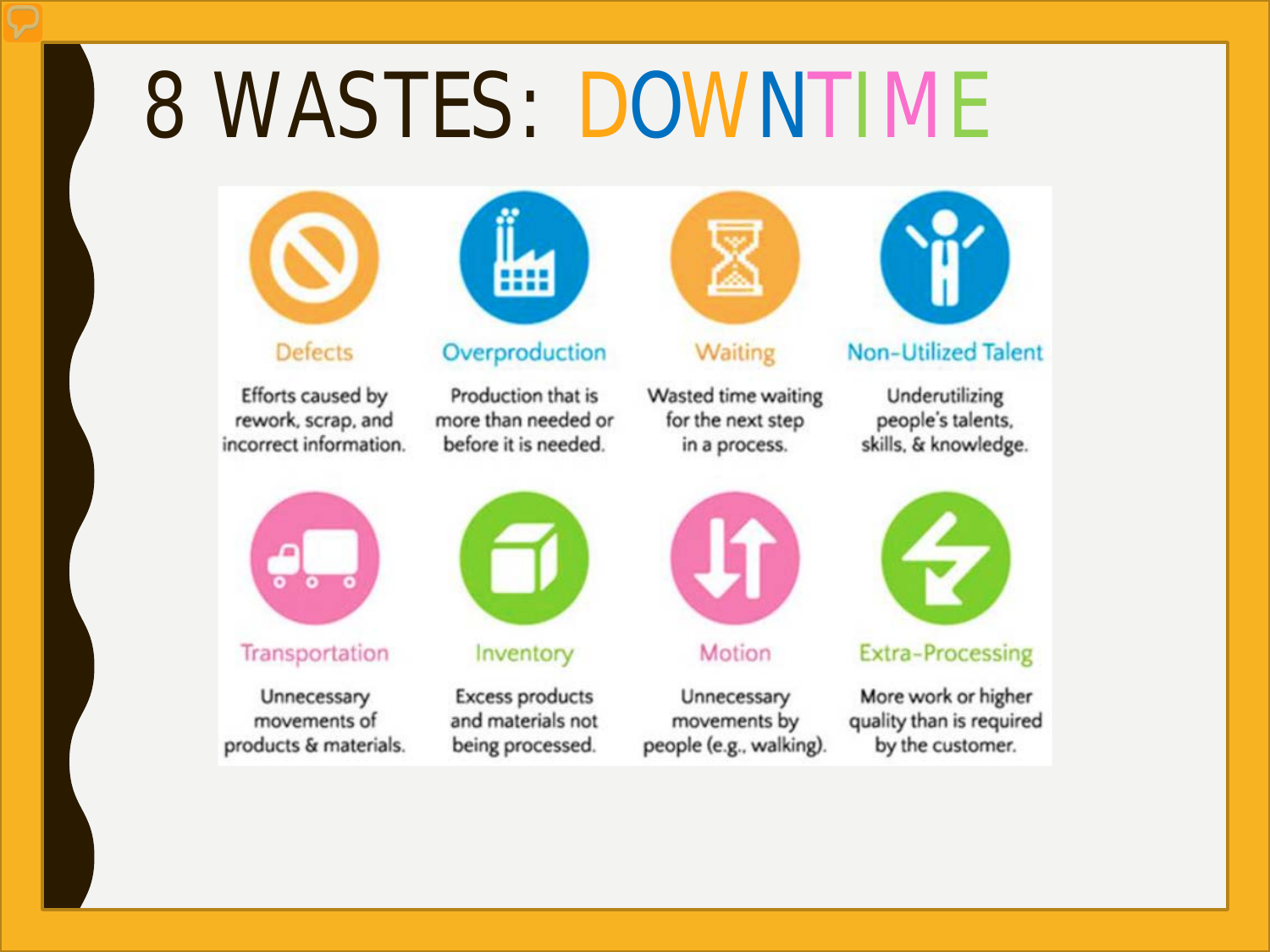# **Once Waste Is Identified**

- · What do you do?
- How can you:  $\bullet$ 
	- Eliminate?  $\ddot{\phantom{a}}$
	- Simplify?  $\bullet$
	- Streamline?
	- Minimize?



PROCESS AFTER LEAN SIX SIGMA:

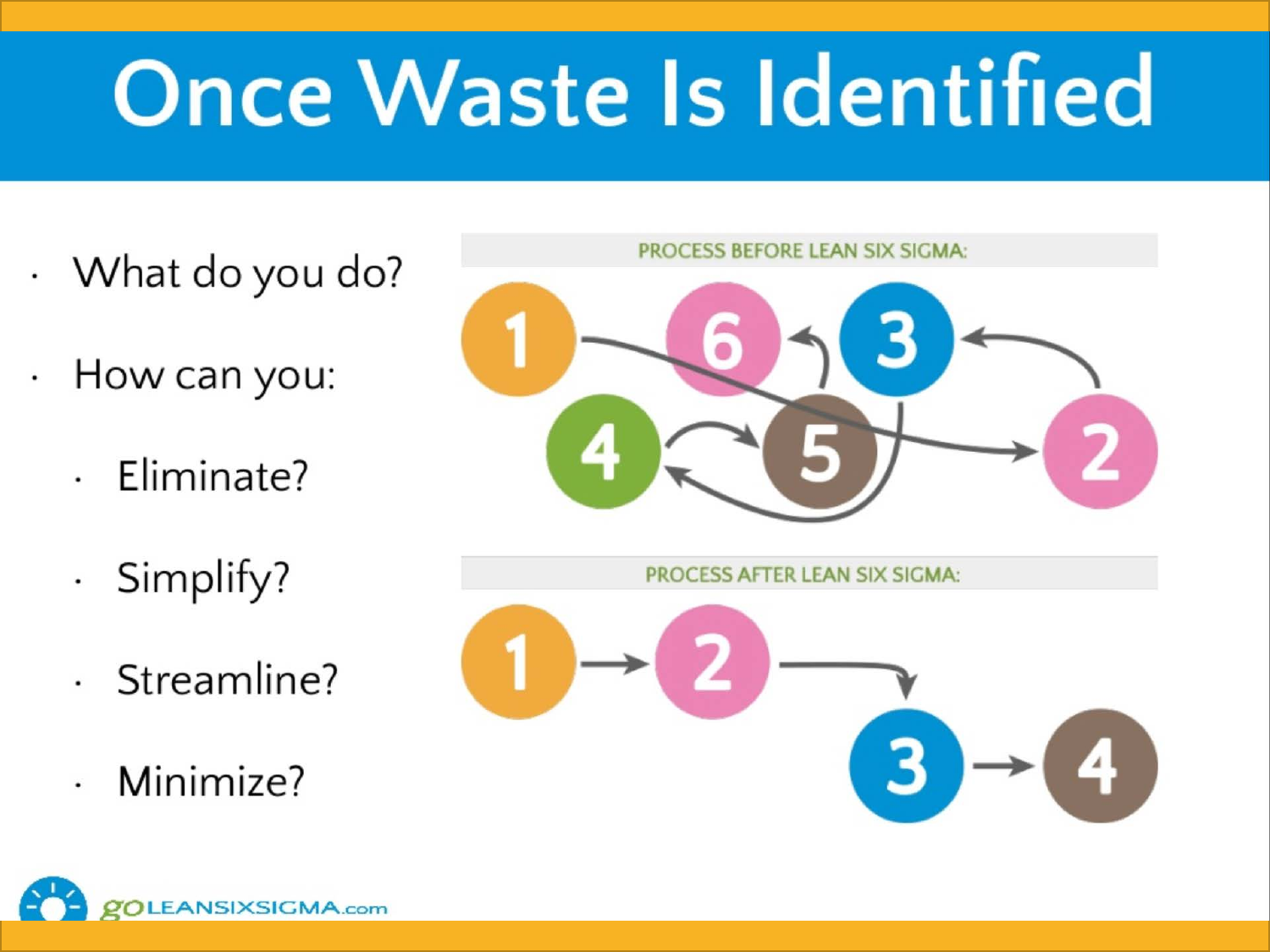### SIX SIGMA: MEASURING PROCESS CAPABILITY



To achieve Six Sigma, the process variation must fit into the customer specification limits 99.9997% of the time.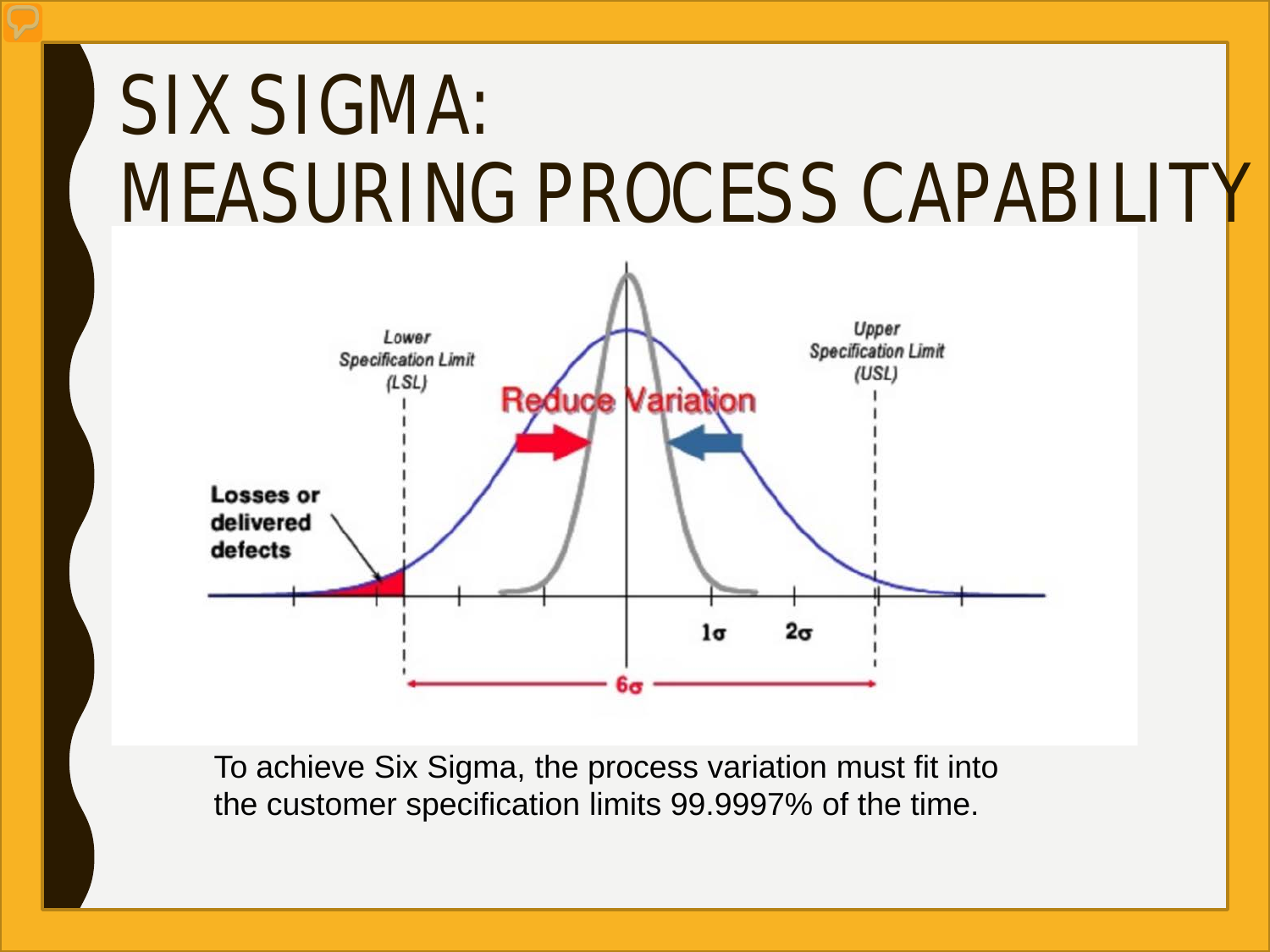## CHALLENGE: ROUND 3



### RULES

- 1. You are one big team
- 2. Ball must have air-time
- 3. No ball to your direct neighbor
- 4. Start Point = End Point
- 5. Iteration  $= 2$  min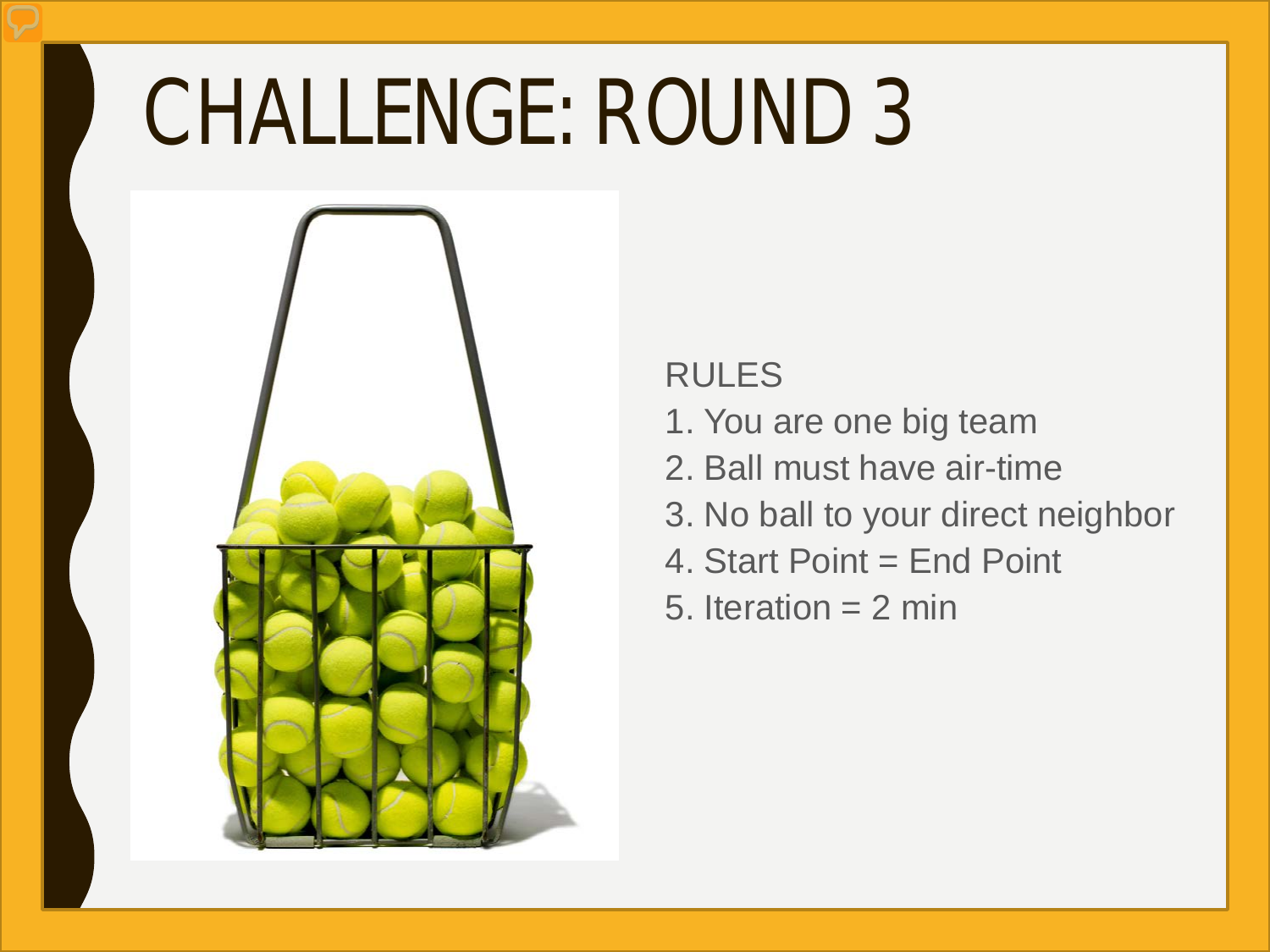### **TRADITIONAL APPLICATIONS VS. HIGHER ED**

### **Traditional Applications**

Improved delivery of manufactured products Increased capacity of expensive equipment

Improved safety

Better inventory record accuracy

**Quality Improvement** 

Productivity Improvement

Improved report delivery time and accuracy

Faster delivery/approval process

### **Higher Ed Applications**

Reduce contract processing cycle time

Reduce systems downtime

Improve safety compliance

Improve processes for tracking, measuring and billing

Improve customer satisfaction

Reduce delivery time for lab paperwork

Improve turn-around time for facility reports

Improve onboarding process